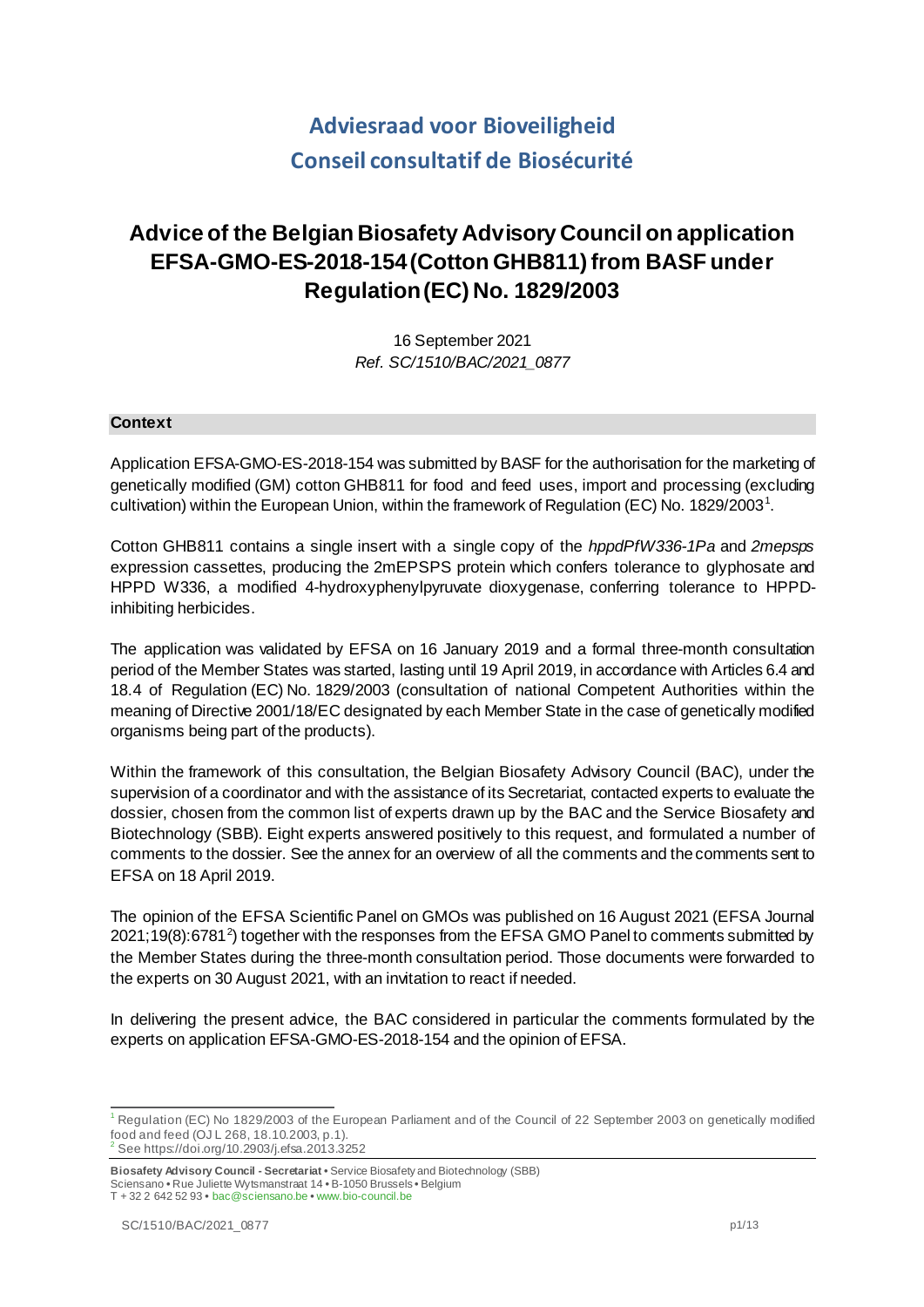#### **Scientific evaluation**

## **1. Molecular characterisation**

With regard to the molecular characterisation, the Biosafety Advisory Council is of the opinion that the information provided is sufficient and does not raise safety concerns.

## **2. Assessment of food/feed safety and nutritional value**

## 2.1. Assessment of compositional analysis

After request for more information on the conduct of the field trials, quantification methods for the newly expressed proteins and the statistical analysis of the composition, the Biosafety Advisory Council agrees with the GMO panel of EFSA that the compositional data of GM cotton GHB811, in comparison with its conventional counterpart, do not raise safety concerns.

# 2.2. Assessment of toxicity

The Biosafety Advisory Council has evaluated the safety of the newly expressed 2mEPSPS and HPPD W336 proteins in the context of previous applications, and no safety concerns were identified. The Biosafety Advisory Council agrees with the GMO panel of EFSA that the available data on the toxicity of GM cotton GHB811, in comparison with its conventional counterpart, does not raise safety concerns.

## 2.3. Assessment of allergenicity

The Biosafety Advisory Council has evaluated the safety of the newly expressed 2mEPSPS and HPPD W336 proteins in the context of previous applications, and no safety concerns were identified. The BAC agrees with the GMO panel of EFSA that the available data on the allergenicity of the 2mEPSPS and HPPD W336 proteins, as expressed in soybean GMB151, and on the overall allergenicity of cotton GHB811, do not raise safety concerns.

## 2.4. Nutritional value

The Biosafety Advisory Council is of the opinion that the information provided is sufficient to conclude that the nutritional characteristics of cotton GHB811-derived food and feed are not expected to differ from those of conventional cotton varieties.

## **3. Environmental risk assessment**

After request for more information on horizontal gene transfer, the Biosafety Advisory Council is of the opinion that it is unlikely that the accidental release of cotton GHB811 (i.e. during transport and/or processing) into the European environment<sup>[3](#page-1-0)</sup> will lead to environmental harm.

# **4. Monitoring**

<span id="page-1-0"></span> $3$  As the application doesn't imply cultivation of the GM crop in the EU, a full environmental assessment, as in the case of a cultivation dossier, is not warranted.

**Biosafety Advisory Council - Secretariat •** Service Biosafety and Biotechnology (SBB) Sciensano **•** Rue Juliette Wytsmanstraat 14 **•** B-1050 Brussels **•** Belgium T + 32 2 642 52 93 **•** bac@sciensano.be **•** www.bio-council.be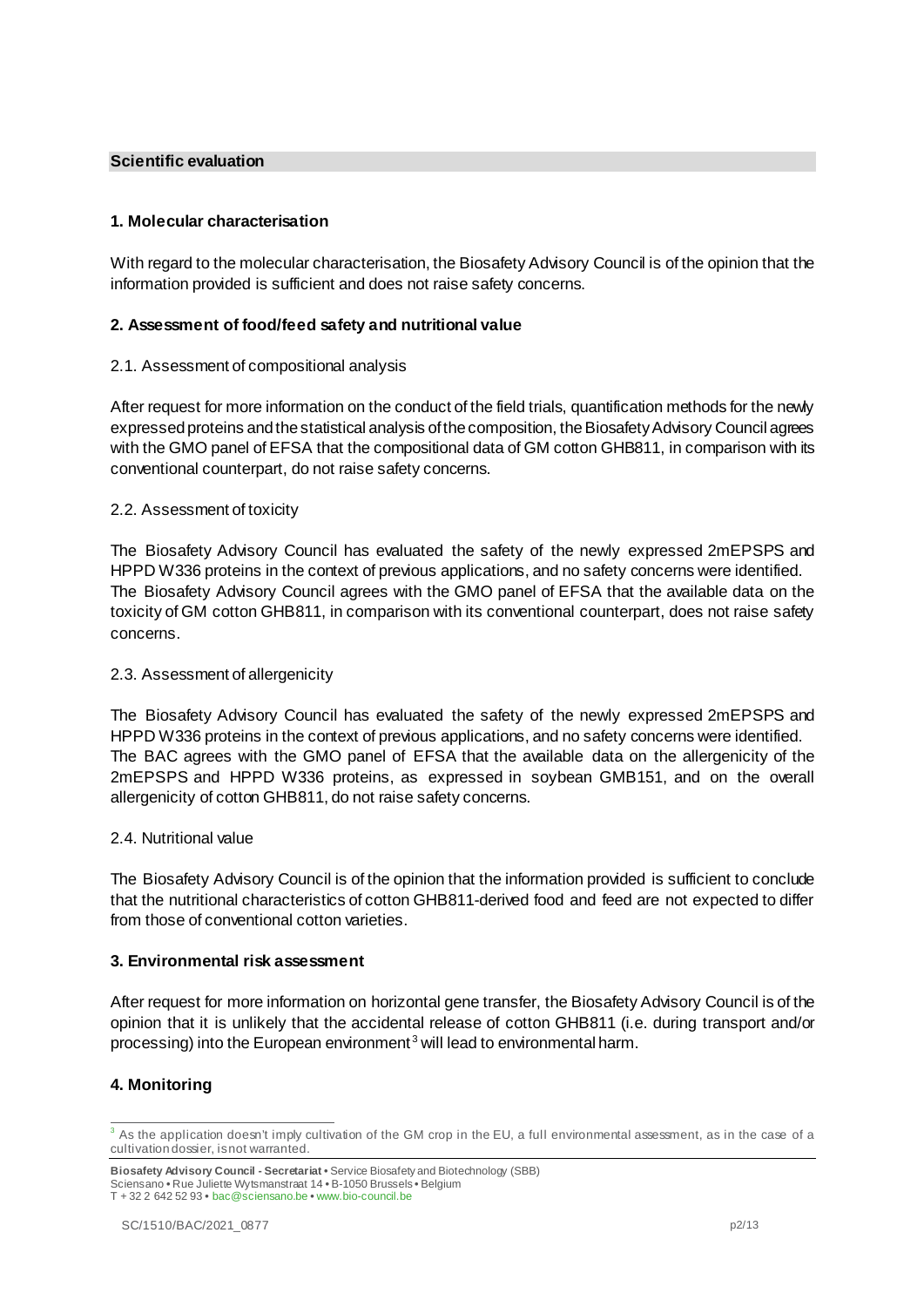With regard to monitoring, the Biosafety Advisory Council is of the opinion that the information provided is sufficient.

#### **Conclusion**

Based on the whole set of data on cotton GHB811 provided by the applicant, the scientific assessment of the dossier done by the Belgian experts, the opinion of EFSA, and the answers of the EFSA GMO panel to the questions raised by the Belgian experts, the Biosafety Advisory Council:

- 1) Agrees with the GMO panel of EFSA that the potential environmental release of cotton GHB811 is unlikely to pose any threat to the European environment;
- 2) Agrees with the GMO panel of EFSA that in the context of its proposed uses, cotton GHB811 is unlikely to pose any risk to human and animal health;

Dr. ir. Geert Angenon President of the Belgian Biosafety Advisory Council

*Annex : Outcome of the assessment of the application and comments sent to EFSA*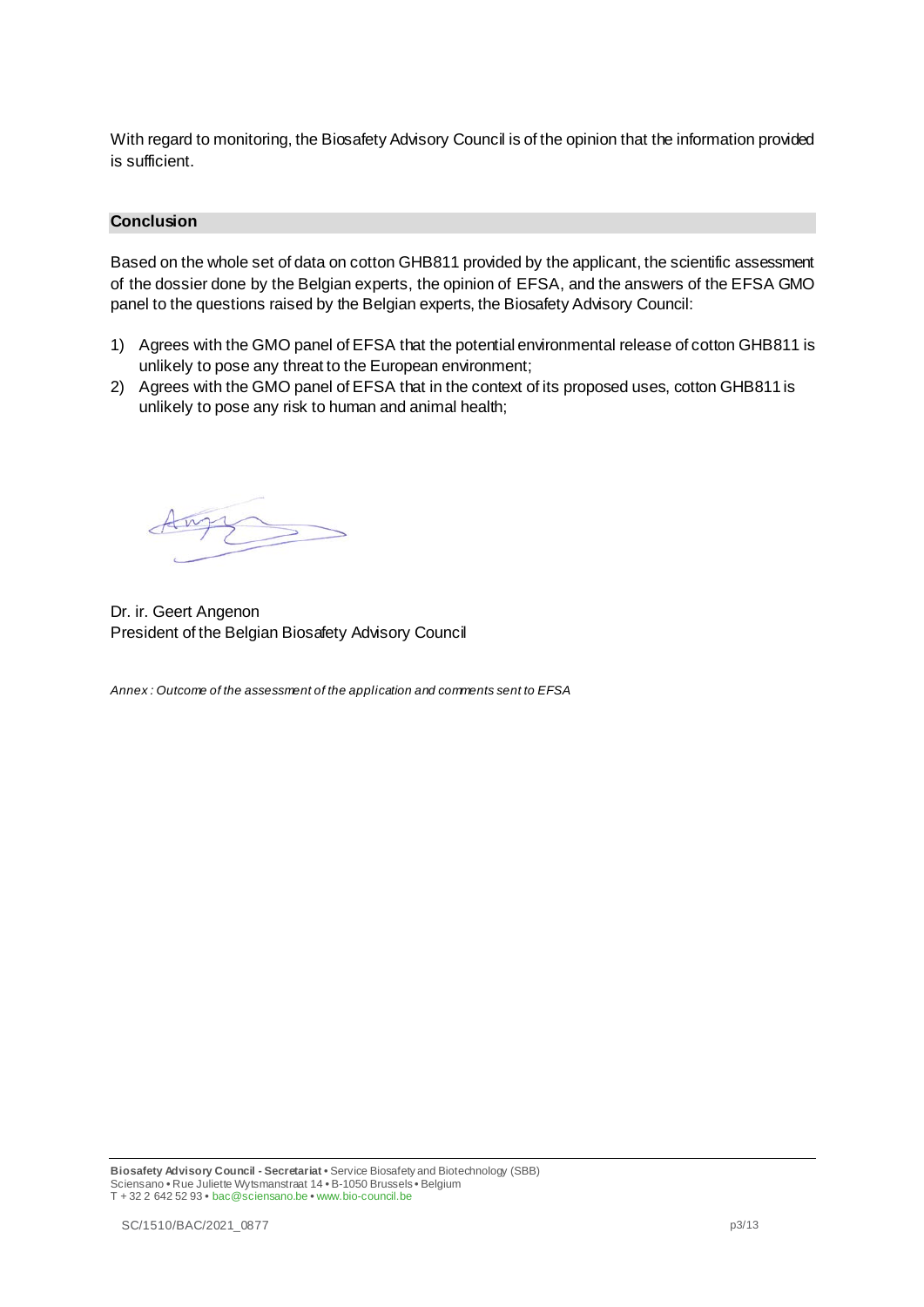# **Annex : Outcome of the assessment of application EFSA-GMO-ES-2018-154 by the Biosafety Advisory Council during the formal consultation of the Member States (3-month commenting period in accordance with Articles 6.4 and 18.4 of Regulation (EC) No 1829/2003) and feedbackfrom the EFSA GMO Panel**

**Coordinator:** Bruno Schiffers

**Experts:** Eddy Decuypere (KUL), Jacques Dommes (ULg), Patrick du Jardin (Ulg), Leo Fiems (ILVO), André Huyghebaert (UGent), Peter Smet (Consultant), Frank Van Breusegem (UGent), Jan Van Doorsselaere (Vives)

**SBB:** Fanny Coppens

Application: **EFSA/GMO/ES/2018/154** Applicant: **BASF** GMO: **Cotton GHB811** Validation of dossier by EFSA: **18 January 2019**

Scope of the application:

 $\boxtimes$  GM plants for food use

 $\boxtimes$  Food containing or consisting of GM plants

 $\boxtimes$  Food produced from GM plants or containing ingredients produced from GM plants

 $\boxtimes$  GM plants for feed use

 $\boxtimes$  Feed produced from GM plants

 $\boxtimes$  Import and processing (Part C of Directive 2001/18/EC)

Seeds and plant propagating material for cultivation in European Union (Part C of Directive 2001/18/EC)

Given the characteristics of the GMO and its intended uses, experts were consulted to cover the following areas of expertise:

 $\boxtimes$  Molecular characterization

 $\boxtimes$  Environmental aspects

Allergenicity

**X** Toxicology

Food and Feed aspects

The experts were asked to evaluate whether the information provided in the application is sufficient in order to state that the marketing of the genetically modified plant for its intended uses, will not raise any problems for the environment or human or animal health. If information is lacking, the expert was asked to indicate which information should be provided and what the scientifically reasoning is behind this demand.

Comments sent to EFSA are indicated in grey. It should be noted that all the comments received from the experts are considered in the evaluation of this dossier and in formulating the final advice of the Biosafety Advisory Council.

**Biosafety Advisory Council - Secretariat •** Service Biosafety and Biotechnology (SBB) Sciensano **•** Rue Juliette Wytsmanstraat 14 **•** B-1050 Brussels **•** Belgium T + 32 2 642 52 93 **•** bac@sciensano.be **•** www.bio-council.be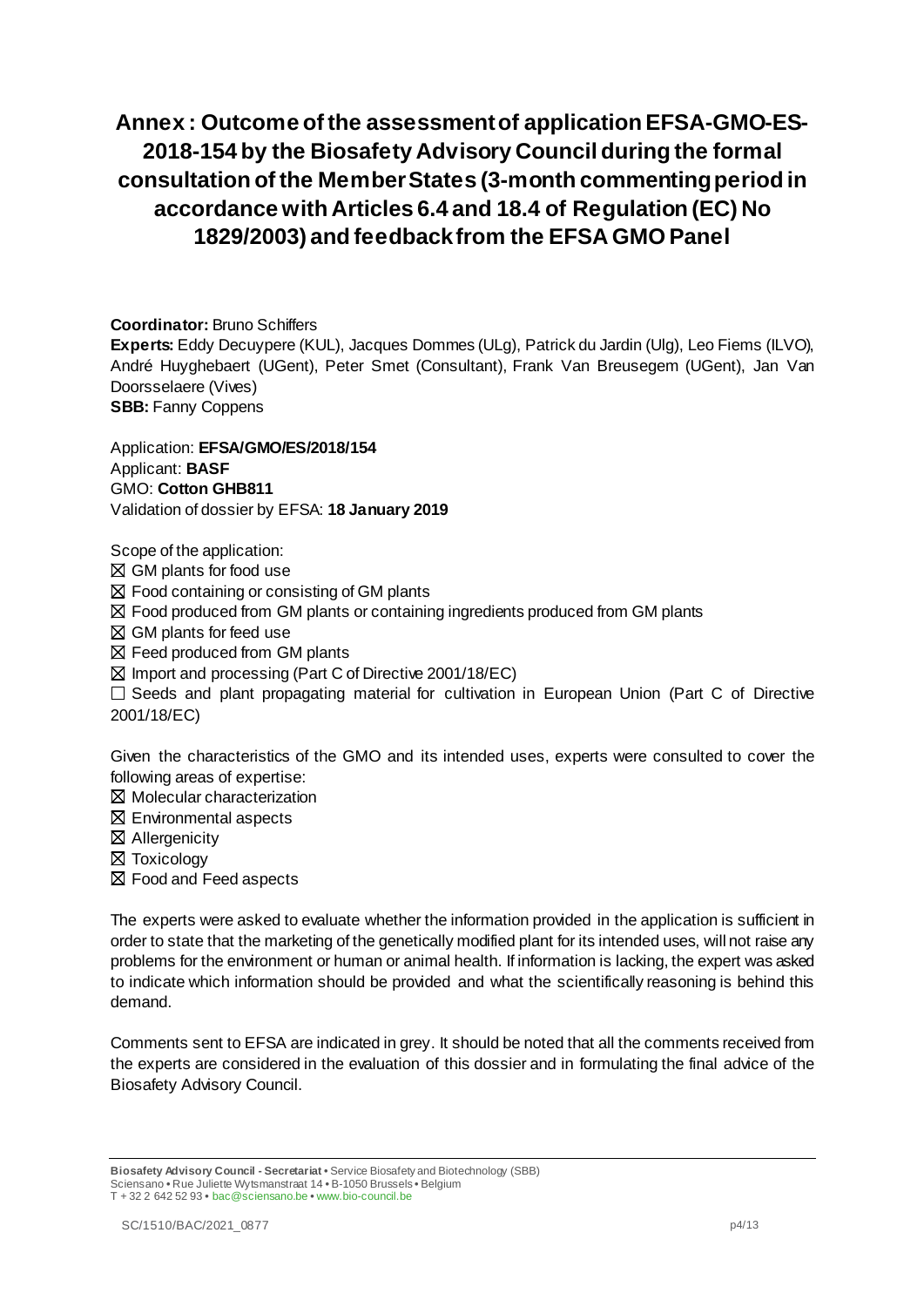## **List of comments/questionsreceived from the experts**

# **GENERAL COMMENTS**

#### *Comment 1*

GHB811 cotton may be as safe for human and animal health and the environment as conventional cotton, based on the results of the compositional analysis, and the toxicological and allergenicity assessment.

# **PART II - SCIENTIFIC INFORMATION**

## **1. HAZARD IDENTIFICATION AND CHARACTERISATION**

#### **1.1. INFORMATION RELATING TO THE RECIPIENT OR (WHERE APPROPRIATE) PARENTAL PLANTS**

*Have evaluated this section and consider the information adequate: 4 experts*

*Comment 1*

P15: EU-cotton production is less than 300.000 t in 2013, but Greece and Spain together are producing in 2014 more or less 540.000 t? Why this discrepancy if source of the information is ec.europe.ev or FAO stat. ?

**SBB comment**: This does not pertain to the safety assessment for animal or human health or the environment of cotton GHB811.

#### **1.2. MOLECULAR CHARACTERISATION**

## **1.2.1. Information relating to the genetic modification**

*Have evaluated this section and consider the information adequate: 5 experts*

## **1.2.2. Information relating to the genetically modified plant**

*Have evaluated this section and consider the information adequate: 3 experts*

#### *Comment 1*

- 1- About section "1.2.2.2. Information on the sequences actually inserted/deleted d) Sub-cellular location(s) of insert(s) and methods for its/their determination". I wish to point out that the applicant goes beyond the requested information when ascribing the insertion locus to a specific cotton chromosome (main text page 63 and report 18-RSTHS005). Although the genomic location is requested (insertion in the nuclear vs. cytoplasmic genomes), the guidelines and EC implementing regulation do not ask for the integration locus in the nuclear chromosomes. This is not an issue as long as this information does not become mandatory.
- 2- About section "1.2.2.3 Information on the expression of the insert". In the report M-574232-01-1 from the Appendices (Study report N°15-RSTHS002 is indicated on the front page of the document itself), the herbicide applications are described, which are needed to conclude on the impact of the treatments on the expression levels of the newly expressed proteins conferring herbicide tolerance. Surprisingly, the IFT (isoxaflutole) treatment was done before plant emergence: "*The IFT application to entry C was made at a rate of 104.9 to 106.6 g ai/ha before emergence (BBCH 00")* (page 14 of

**Biosafety Advisory Council - Secretariat •** Service Biosafety and Biotechnology (SBB) Sciensano **•** Rue Juliette Wytsmanstraat 14 **•** B-1050 Brussels **•** Belgium T + 32 2 642 52 93 **•** bac@sciensano.be **•** www.bio-council.be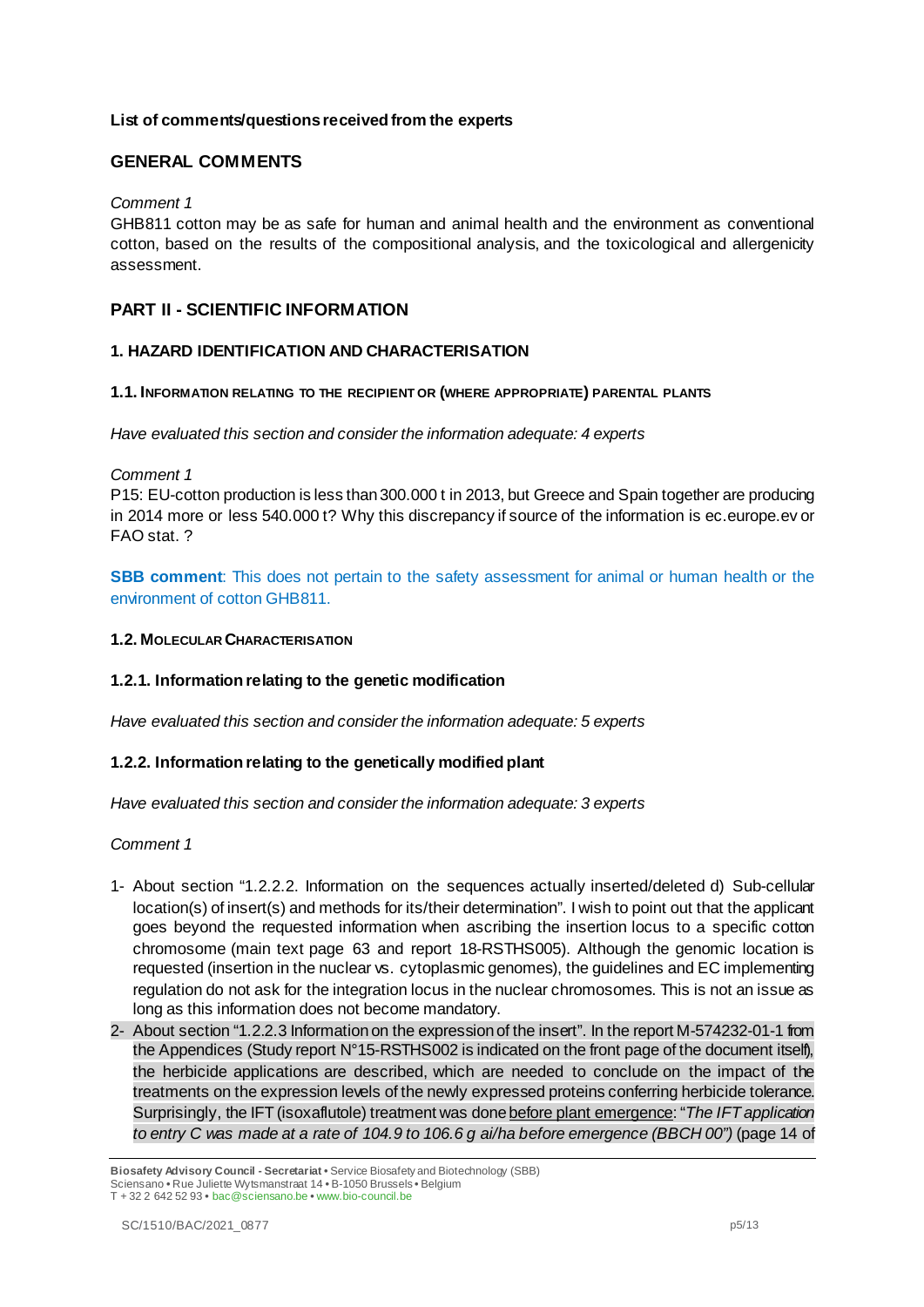the quoted report). Considering that the engineered herbicide tolerance aims at allowing postemergence herbicide applications, the applicant should justify the application regime chosen in this trial and indicate whether it is representative of the agronomic conditions of the GM cotton cultivation. How this may impact the conclusions regarding the possible effect of the herbicide on the expression level of the HPPD W336 protein should also be discussed.

3- Regarding the protein extraction for the ELISA quantification of the mEPSPS and HPPD W336 proteins, the extraction buffer can be found in the note of Table A2-1 (page 43 of the report M-574232-01-1, Annex 2). This buffer does not contain protease inhibitors and the applicant did not provide a quantitative assessment of the protein recovery percentages from the different matrices to support the validity of the extraction protocol (at least I could not find such information in the dossier). The applicant should discuss this issue.

**Feedback from the EFSA GMO Panel**: 2) The GMO Panel thanks Belgium for the comment. IFT herbicides, as recommended by the manufacturers, can be applied pre-sowing/pre-emergence and post emergence. IFT is rapidly adsorbed by the shoots and roots that form diketonitrile that is the active HPPD inhibitor (Pallett et al., 1997; 2001). The applicant was requested to justify the dose and timing of the applied herbicides (intended and conventional) and EFSA received additional information on the 17/9/2019.

References:

Pallett, K. E. et al.,1997. Pestic. Sci. 50, 83–84

Pallett, K.E., Cramp, S.M., Little, J.P., Veerasekaran, P., Crudace, A.J. and Slater, A.E. (2001), Isoxaflutole: the background to its discovery and the basis of its herbicidal properties. Pest. Manag. Sci., 57: 133-142.

3) Further information on the method used for the quantification of NEPs was provided in the validation reports STSa-DD0078-01 and STSa-DD0080-01. The GMO Panel is of the opinion that the data on the levels of the newly expressed proteins (NEPs) are sufficient to conclude on the molecular characterization of application 154. The levels of the NEPs were obtained and reported adequately and in accordance with EFSA guidelines (EFSA GMO Panel, 2011) and Regulation (EU) 503/2013.

## *Comment 2*

On p62, concrete information on how the transgenic locus sequence was identified/amplified is missing. There is only a vague indication that PCR was used. However, I could not find an accurate description of the methodology. I tried to trace it in the various annexes. Unfortunately I could not find it within the multitude of files.

# **1.2.3. Additional information relating to the genetically modified plant required for the environmental safety aspects**

*Have evaluated this section and consider the information adequate: 5 experts*

## **1.2.4. Conclusions of the molecular characterisation**

*Have evaluated this section and consider the information adequate: 5 experts*

*Comment 1* See my comments above.

#### **1.3. COMPARATIVE ANALYSIS**

## **1.3.1. Choice of the conventional counterpart and additional comparators**

**Biosafety Advisory Council - Secretariat •** Service Biosafety and Biotechnology (SBB) Sciensano **•** Rue Juliette Wytsmanstraat 14 **•** B-1050 Brussels **•** Belgium T + 32 2 642 52 93 **•** bac@sciensano.be **•** www.bio-council.be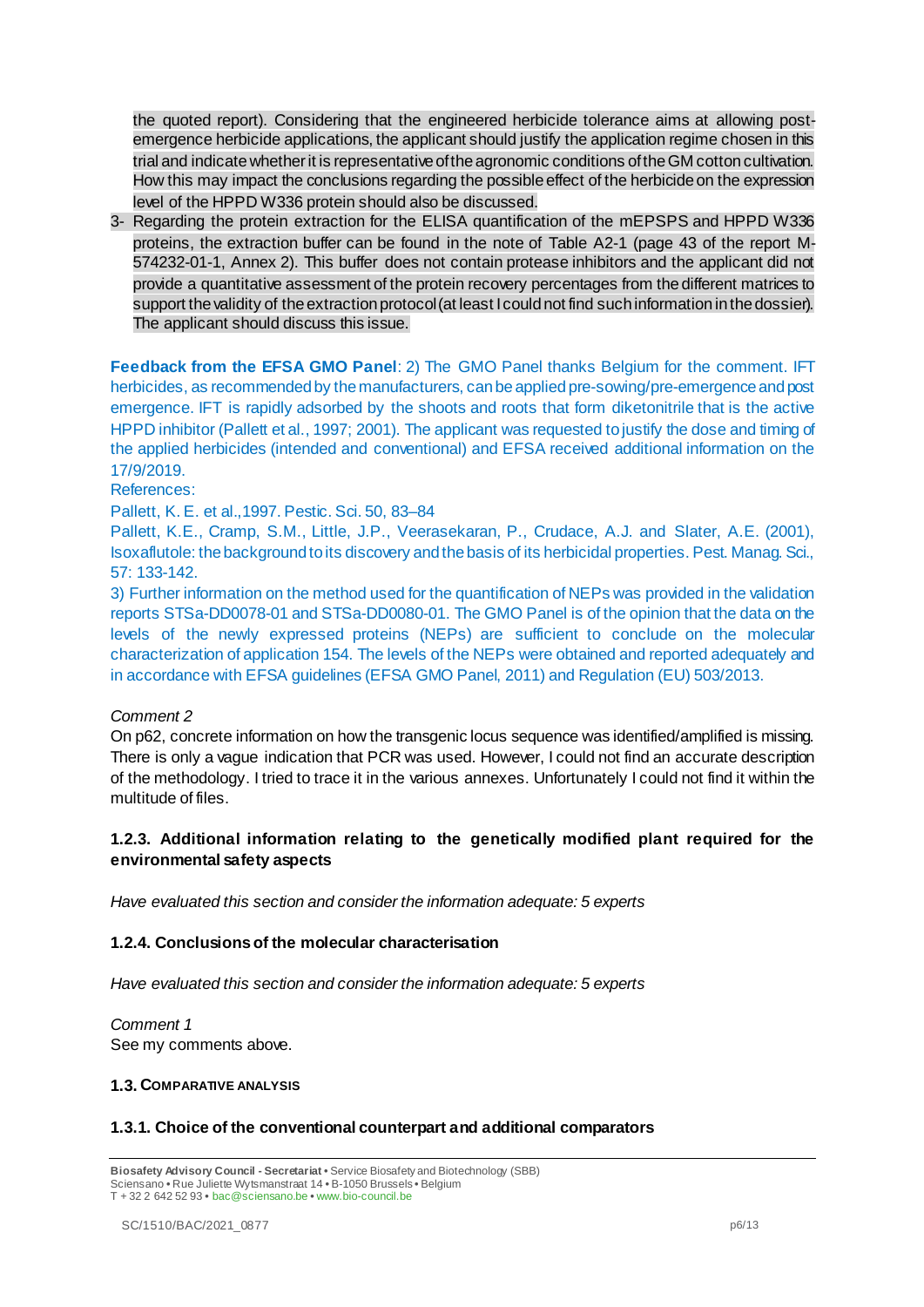*Have evaluated this section and consider the information adequate: 4 experts*

## *Comment 1*

In line with the remark made on the protein level assessment, when producing the material for the comparative assessment, the IFT herbicide application regime is described as follows (report M-58563- 01, page 25) : "*One application of IFT was made at a rate of 100.3 to 115.2 grams active ingredient per hectare (g ai/ha) before or shortly after emergence (BBCH 00 to 13)."* It is surprising that the herbicide is applied before emergence since the genetic modification aims at allowing post-emergence application. The applicant should confirm that the applied treatments correspond to the intended use of the herbicide on the GHB811 cotton, in order to ensure that the material used for the comparative assessment is appropriate.

**Feedback from the EFSA GMO Panel**: The GMO Panel thanks Belgium for the comment. IFT herbicides, as recommended by the manufacturers, can be applied pre-sowing/pre-emergence and post emergence. IFT is rapidly adsorbed by the shoots and roots that form diketonitrile that is the active HPPD inhibitor (Pallett et al., 1997; 2001). The applicant was requested to justify the dose and timing of the applied herbicides (intended and conventional) and EFSA received additional information on the 17/9/2019.

References:

Pallett, K. E. et al.,1997. Pestic. Sci. 50, 83–84

Pallett, K.E., Cramp, S.M., Little, J.P., Veerasekaran, P., Crudace, A.J. and Slater, A.E. (2001), Isoxaflutole: the background to its discovery and the basis of its herbicidal properties. Pest. Manag. Sci., 57: 133-142.

# **1.3.2. Experimental design and statistical analysis of data from field trials for comparative analysis**

*Have evaluated this section and consider the information adequate: 2 experts*

## *Comment 1*

P80-81: is the total rainfall for site (code 03, California) really only 25mm rainfall? Or is it 250 mm? (in the text also 25 is mentioned); therefore it must be irrigated ; but then, which sites have been irrigated and which not? This is not given (only in cotton field production report M-558563-01-1). Should this not be taken into account in the statistical analysis as well ? Or is this sufficiently covered by including sites in the statistical models as random effects?

**SBB comment:** This does not pertain to the assessment of the safety of the GM cotton.

## **1.3.3. Selection of material and compounds for analysis**

*Have evaluated this section and consider the information adequate: 2 experts*

## *Comment 1*

It would be interesting to give analyses of glyphosate and Isoxaflutole and metabolites in the cottonseeds, to verify if there were differences between GHB811 cotton treated with the conventional herbicide management (CHM) or with the intended herbicides (TIH).

## **SBB comment:** The assessment of the safety of herbicides is not within the remit of the BAC.

*Comment 2* See the previous comment.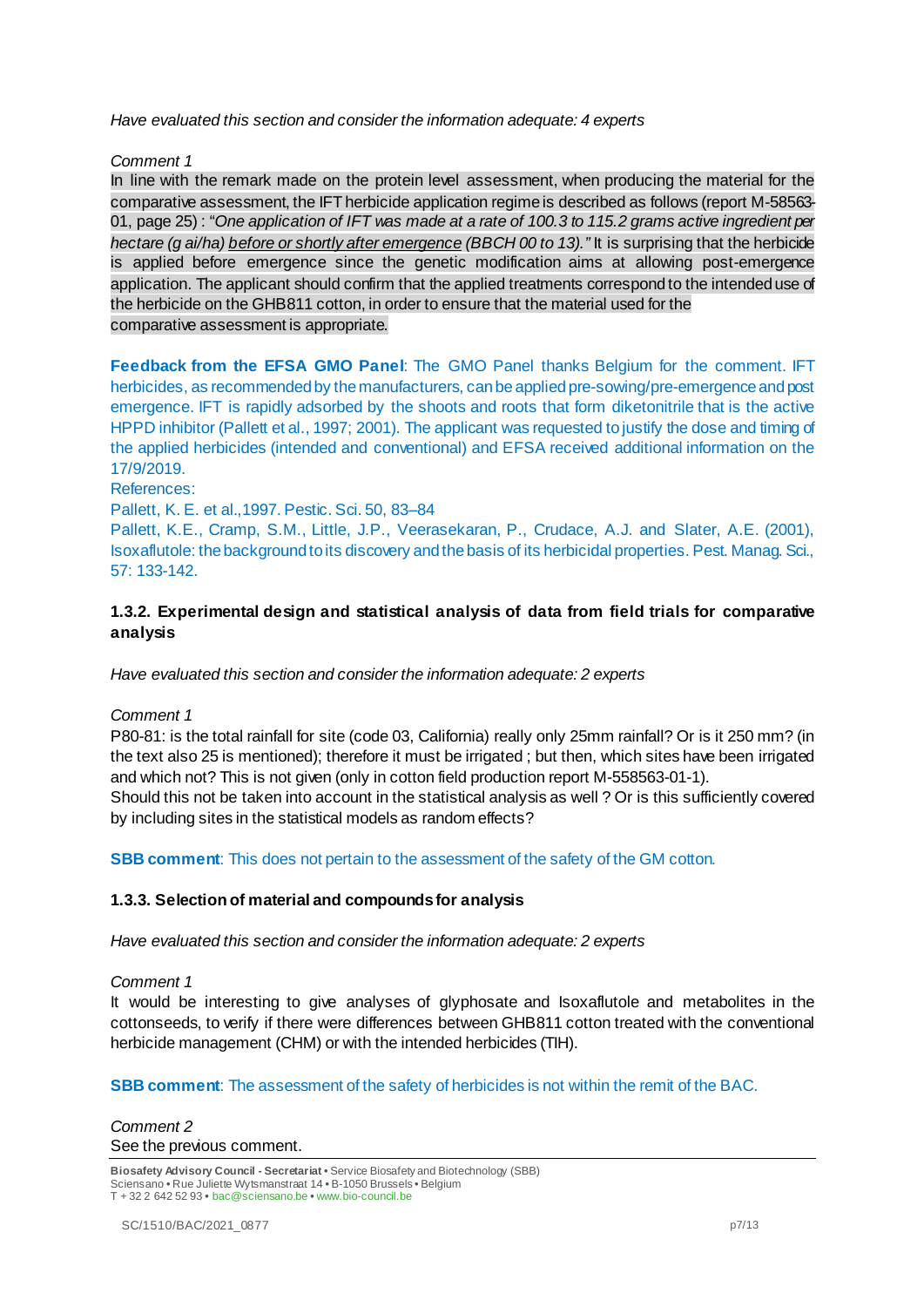# **1.3.4. Comparative analysis of composition**

#### *Comment 1*

Some significant differences occurred between GHB811 (treated with CHM and/or TIH) and conventional cotton, but differences were considered of no biological relevance, taking the natural variation into account. However, if differences in one component are consistent amongst locations and have a common trend (always higher or lower) they may be considered as relevant. Did the applicant verify if some differences were consistent among the 15 sites?

**Feedback from the EFSA GMO Panel**: The statistical analysis provided by the applicant was in agreement with the recommendations of EFSA GMO Panel (2011). A site-specific analysis was performed only for those endpoints for which the genotype-by-site interaction was significant: for such endpoints, no relevant pattern was found in the results across sites

#### *Comment 2*

The OECD document of 2009 was followed. I will not repeat my comments on the selection of compounds for analysis such as the fiber content, the carbohydrates by calculation (or difference). These and other approaches are not at all up to date. A revision of the OECD document is necessary. The approach is however appropriate for comparative purposes. I agree with the conclusions of this assessment.

*Comment 3* 

The table 1.3.7 and following allows also to test possible effects of different herbicide treatments if testCHM versus testTIH would have been compared. I understand that this is not the purpose of the study, but nevertheless worthwhile to look at.

Vit E is considered as alpha-tocopherol: this is indeed the more active form compared to the others, but what is the proportion of alpha vs. beta, gamma and delta tocopherol in cotton seed? What about the four tocotrienols (with unsaturation in the side chain)?

Since VitE is readily oxidized, its supply deteriorates in ground feeds; what will be the effect of treatment on VitE content on cotton seed meal?

#### *Comment 4*

Compared to dossier 120 the amount of 2mEPSPS is of the same magnitude, but for HPPD W336 this is a factor 100 higher.

Dihydrosterculic acid is classified as non-equivalent (compared to the reference varieties) and different from its isoline. As the mean value in the GMO is lower than in the isoline, this seems to be of no concern.

## **1.3.5. Comparative analysis of agronomic and phenotypic characteristics**

*Have evaluated this section and consider the information adequate: 3 experts*

## **1.3.6. Effects of processing**

*Have evaluated this section and consider the information adequate: 2 experts*

#### *Comment 1*

**Biosafety Advisory Council - Secretariat •** Service Biosafety and Biotechnology (SBB) Sciensano **•** Rue Juliette Wytsmanstraat 14 **•** B-1050 Brussels **•** Belgium T + 32 2 642 52 93 **•** bac@sciensano.be **•** www.bio-council.be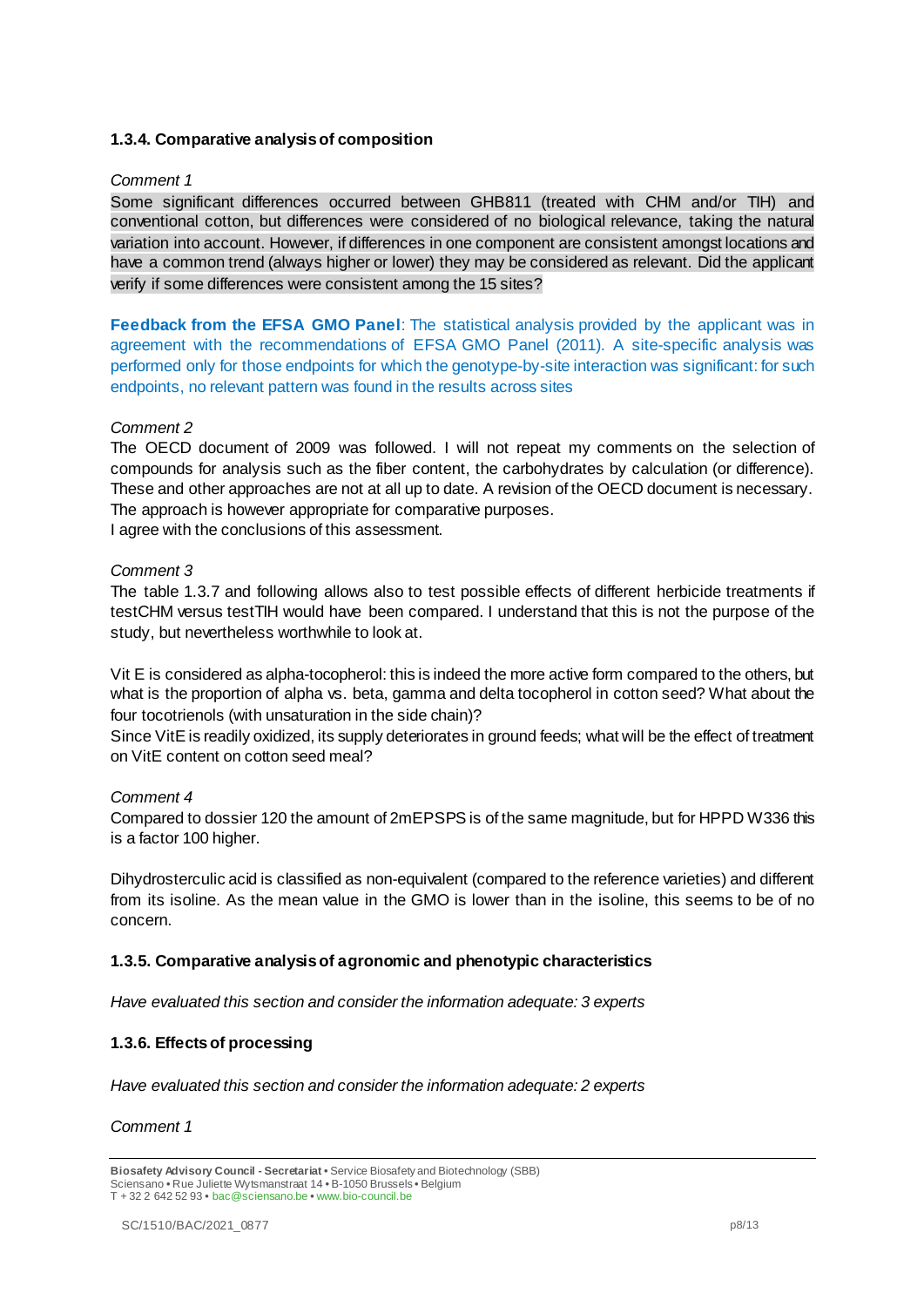For comparison of 2mEPSPS or HPPD W336 content (expressed per FW or DW) of all components as mentioned in the matrix of table 1.3.17, no differences between not-treated or treated with trait-specific herbicide were observed except for the content of 2mEPSPS as well as of HPPD W336 in untoasted meal non-treated vs. treated, where the contents of both proteins were consistently double or more in toasted meal from treated cotton. Why? This is not mentioned or explained in the text.

I understand that presence of 2mEPSPS and HPPD W336 proteins in these components is of no risk at all in view of relevant processing conditions for the food and feed derived from the GM plant, and/or in view of the rapid degradation of these proteins in SGF and SIF of the gastrointestinal system, but it is just a matter of scientific interest why such differences in treated versus non-treated untoasted meal do occur.

**Feedback from the EFSA GMO Panel**: The GMO Panel took note of the comment. This was considered not a safety concern. Animal dietary exposure to HPPD W336 and 2mEPSPS was estimated via the consumption of cottonseed meal by using a conservative approach; a processing factor of 1.3 was applied to the levels of the two NEPs in cotton fuzzy seeds (see Scientific Opinion, section 3.4.5.2) resulting in highest values than those reported in untoasted meal (both treated and non-treated).

# **1.3.7. Conclusion**

*Have evaluated this section and consider the information adequate: 3 experts*

# *Comment 1*

See my comment on the production of the material for the comparative assessment and the herbicide regime applied.

# **1.4. TOXICOLOGY**

# **1.4.1. Testing of newly expressed proteins**

*Have evaluated this section and consider the information adequate: 3 experts*

## *Comment 1*

Two effects attracted my attention:

1) Aminotransferase activity

A lowering in aspartate aminotransferase and alanine aminotransferase activities in **females** were observed (-24%, not statistically significant and -27%, not statistically significant, respectively) when compared to the control (28-day study HPPD W336 dossier 154).

In dossier 98 the same tendency was seen but this time in **males** (28-day study HPPD W336 dossier 98).

Statistically significantly lower mean alanine aminotransferase (ALT) values were noted in the test diet **male** group (90-day study dossier 154).

Since in a study only one sex is effected and the effect is towards a lower activity, this effect seems to be of no direct concern.

2) Prostate weight

**Biosafety Advisory Council - Secretariat •** Service Biosafety and Biotechnology (SBB) Sciensano **•** Rue Juliette Wytsmanstraat 14 **•** B-1050 Brussels **•** Belgium T + 32 2 642 52 93 **•** bac@sciensano.be **•** www.bio-council.be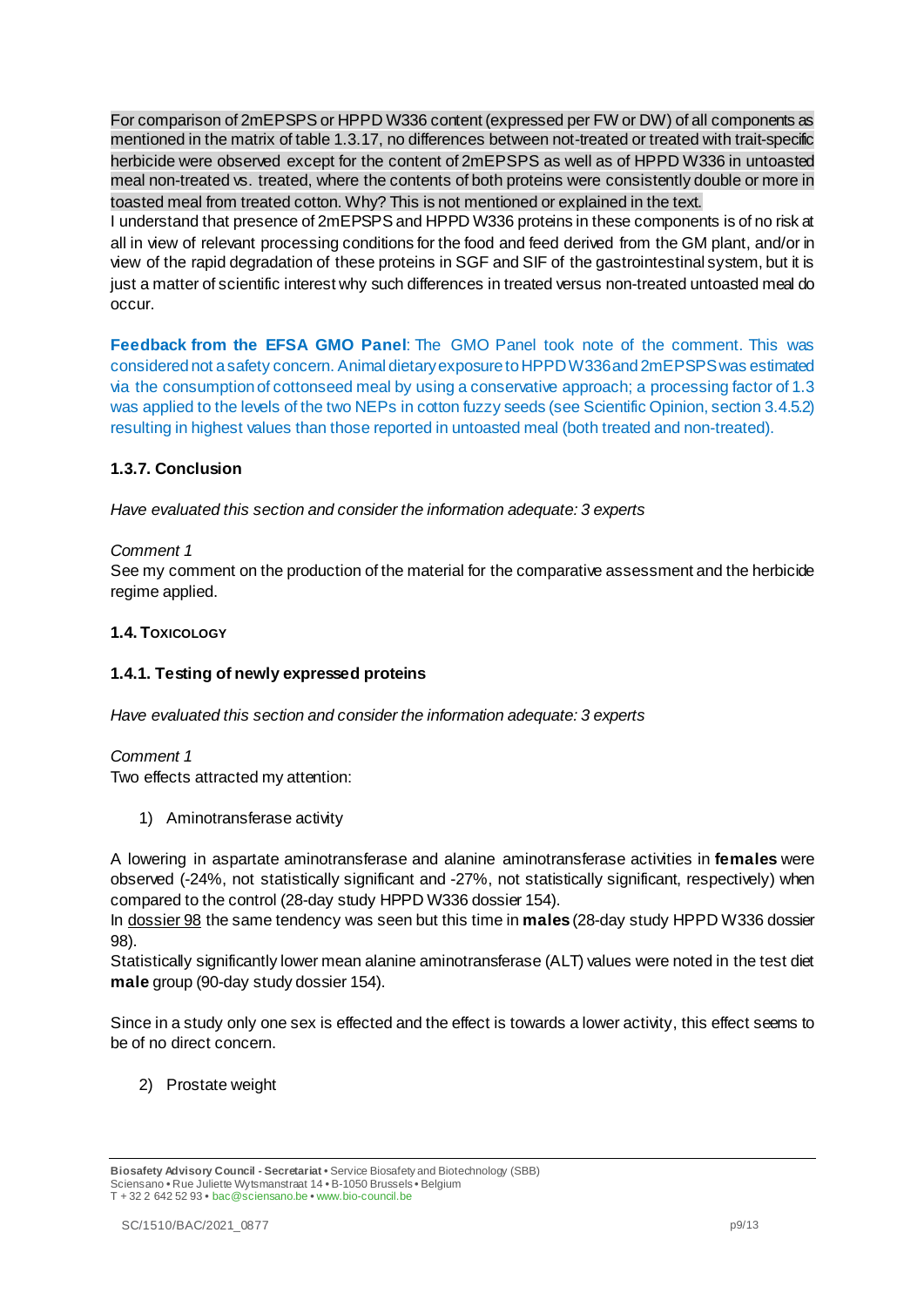Mean absolute and relative prostate weights in the treated group were statistically significantly lower than in males of the control group. These changes were not associated with any relevant macroscopic or microscopic changes (28-day study HPPD W336 dossier 154). No such an effect was seen in dossier 98. No effect was seen in the 90-day rat study (90-day study dossier 154).

The lowering in prostate weight seems to be unrelated to the administration of the event.

# **1.4.2. Testing of new constituents other than proteins**

*Have evaluated this section and consider the information adequate: 3 experts*

## **1.4.3. Information on natural food and feed constituents**

*Have evaluated this section and consider the information adequate: 1 expert*

## **1.4.4. Testing of the whole genetically modified food or feed**

*Have evaluated this section and consider the information adequate: 1 expert*

#### *Comment 1*

The applicant administered HPPD W336 protein by gavage to C57BL/6J mice at 1000 mg/kg/day and did find any treatment-related changes. Dreesen et al. (2018) found no evidence of a systemic toxicity in an acute oral toxicity study in C57BL/6J mice, even with HPPD W336 fed at 2000 mg/kg body weight.

*Comment 2* See comments above.

No other treatment-related changes were observed.

## **1.4.5. Conclusion of the toxicological assessment**

*Have evaluated this section and consider the information adequate: 4 experts*

## **1.5. ALLERGENICITY**

## **1.5.1. Assessment of allergenicity of the newly expressed protein**

*Have evaluated this section and consider the information adequate: 2 experts*

## **1.5.2. Assessment of allergenicity of the whole genetically modified plant**

*Have evaluated this section and consider the information adequate: 1 expert*

#### **1.5.3. Conclusion of the allergenicity assessment**

*Have evaluated this section and consider the information adequate: 2 experts*

#### **1.6. NUTRITIONAL ASSESSMENT**

#### **1.6.1. Nutritional assessment of the genetically modified food**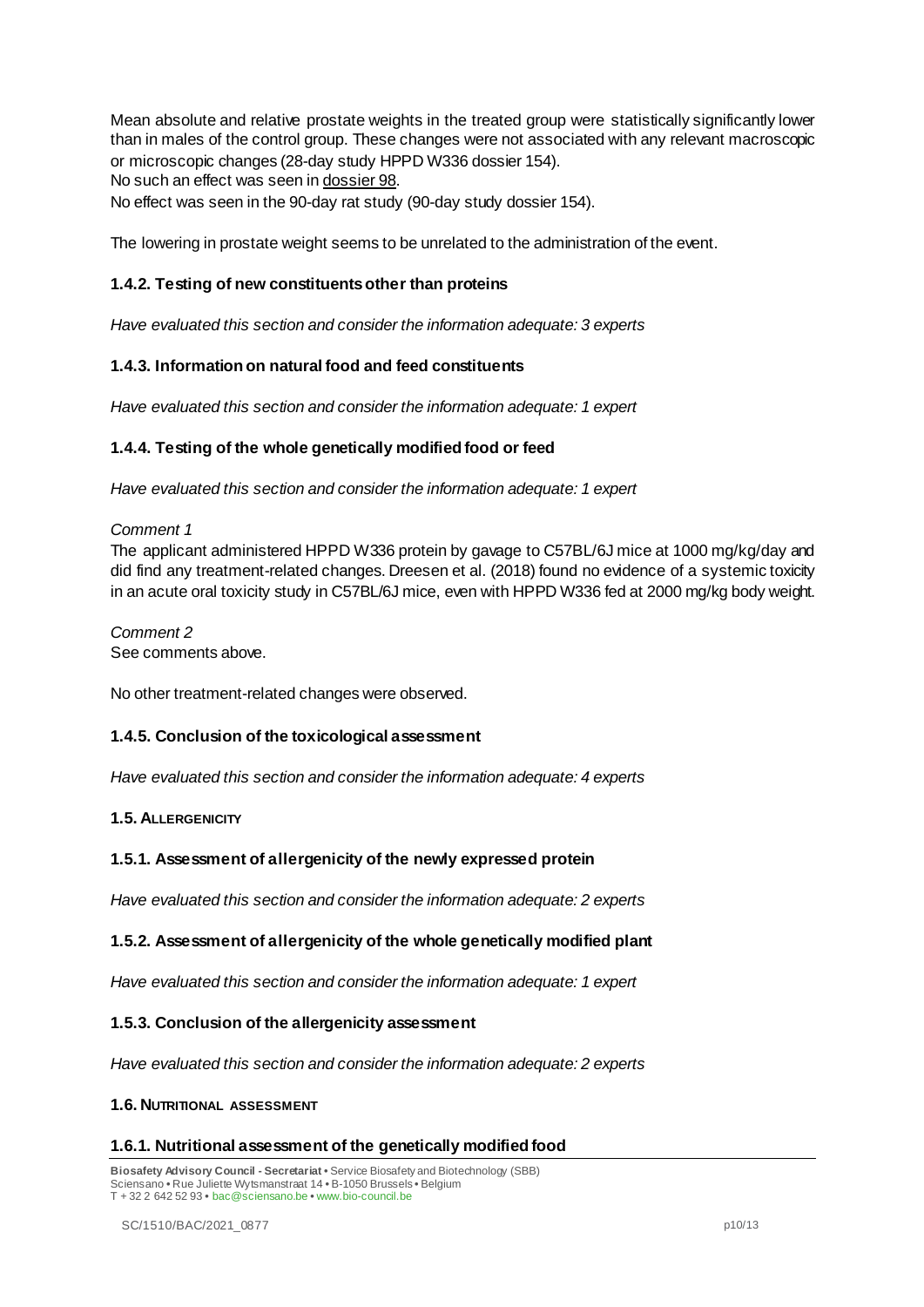# *Have evaluated this section and consider the information adequate: 1 expert*

# **1.6.2. Nutritional assessment of the genetically modified feed**

*Comment 1*

Gossypol can cause a temporary reduction in sperm cell formation in bulls when used at elevated feeding levels. However, it is unlikely that negative consequences for reproduction or health of bulls will occur when feeding cottonseed meal at a dietary incorporation level of 5%, as mentioned for dairy cattle (P. 134 of the Main text).

# **1.6.3. Conclusion of the nutritional assessment**

*Have evaluated this section and consider the information adequate: 1 expert*

# **2. EXPOSURE ASSESSMENT — ANTICIPATED INTAKE OR EXTENT OF USE**

*Have evaluated this section and consider the information adequate: 1 expert*

# **3. RISK CHARACTERISATION**

*Have evaluated this section and consider the information adequate: 1 expert*

#### *Comment 1*

See my comments on the herbicide treatment of cotton GHB811 for assessing the protein levels and for producing the material for the comparative assessment.

## **4. POST-MARKET MONITORING ON THE GENETICALLY MODIFIED FOOD OR FEED**

*Have evaluated this section and consider the information adequate: 2 experts*

## **5. ENVIRONMENTAL RISK ASSESSMENT (ERA)**

## **5.1. INTRODUCTION**

*Have evaluated this section and consider the information adequate: 3 experts*

## **5.2. GENERAL APPROACH OF THE ERA**

*Have evaluated this section and consider the information adequate: 3 experts*

#### **5.3. SPECIFIC AREAS OF RISK**

## **5.3.1. Persistence and invasiveness including plant-to-plant gene flow**

*Have evaluated this section and consider the information adequate: 3 experts*

## **5.3.2. Plant to micro-organisms gene transfer**

*Have evaluated this section and consider the information adequate: 2 experts*

**Biosafety Advisory Council - Secretariat •** Service Biosafety and Biotechnology (SBB) Sciensano **•** Rue Juliette Wytsmanstraat 14 **•** B-1050 Brussels **•** Belgium T + 32 2 642 52 93 **•** bac@sciensano.be **•** www.bio-council.be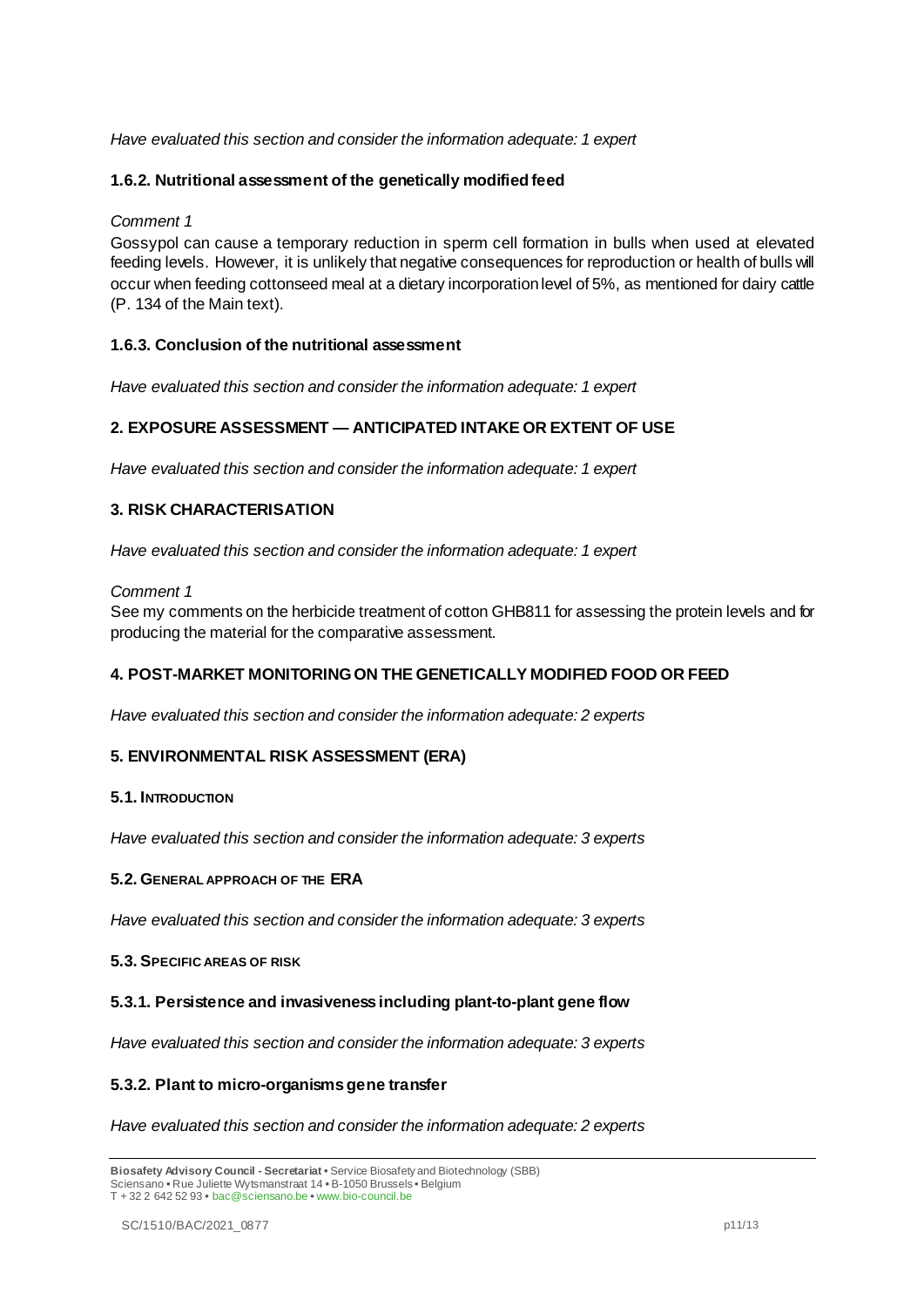## *Comment 1*

The evaluation of horizontal gene transfer from plants to bacteria by the applicant only considers homologous recombination as a theoretical scenario for DNA transfer (see section 5.3.2, page 156 of the main dossier and figure 5.3.1 on page 159). However, the T-DNA contains two *lox* sequences (cfr table 1.2.1 on page 28 of the main dossier), which are aimed at permitting site-specific recombination catalysed by dedicated recombinases (Cre proteins). The applicant does not provide any risk assessment of the possible consequences of these recombinogenic sequences within the inserted T-DNA. I consider that the applicant should be requested to complete the risk assessment of HGT by taking the theoretical possibility of *lox*-mediated site-specific recombination into account.

**Feedback from the EFSA GMO Panel**: The GMO Panel thanks Belgium for the comment and acknowledges the presence in GHB811 event of two lox sites flanking a sequence of about 3800 bp containing the cassette for the expression of the 2mepsps gene. However, as extensively discussed in EFSA (2012), the GMO Panel considers that the stabilisation of the lox flanked fragment due to the Cre recombination system present in bacteria containing a P1 or P1-like bacteriophage is unlikely. Furthermore considering the nature of the recombinant gene and the natural prevalence of glyphosateresistant bacteria a transfer would not provide a selective advantage to bacterial recipients in the environment.

Reference: EFSA GMO Panel (EFSA Panel on Genetically Modified Organisms), 2012. Scientific Opinion on an application (Reference EFSA-GMO-NL-2009-70) for the placing on the market of genetically modified drought tolerant maize MON 87460 for food and feed uses, import and processing under Regulation (EC) No 1829/2003 from Monsanto. EFSA Journal 2012;10(11):2936.

# **5.3.3. Interactions of the GM plant with target organisms**

*Have evaluated this section and consider the information adequate: 3 experts*

## **5.3.4. Interactions of the GM plant with non-target organisms (NTOs)**

*Have evaluated this section and consider the information adequate: 3 experts*

## **5.3.5. Impacts of the specific cultivation, management and harvesting techniques**

*Have evaluated this section and consider the information adequate: 3 experts*

## **5.3.6. Effects on biogeochemical processes**

*Have evaluated this section and consider the information adequate: 3 experts*

## **5.3.7. Effects on human and animal health**

*Have evaluated this section and consider the information adequate: 3 experts*

## **5.3.8. Overall risk evaluation and conclusions**

*Have evaluated this section and consider the information adequate: 2 experts*

*Comment 1* See my comment on Horizontal Gene Transfer above.

## **6. POST-MARKET ENVIRONMENTAL MONITORING PLAN (PMEM)**